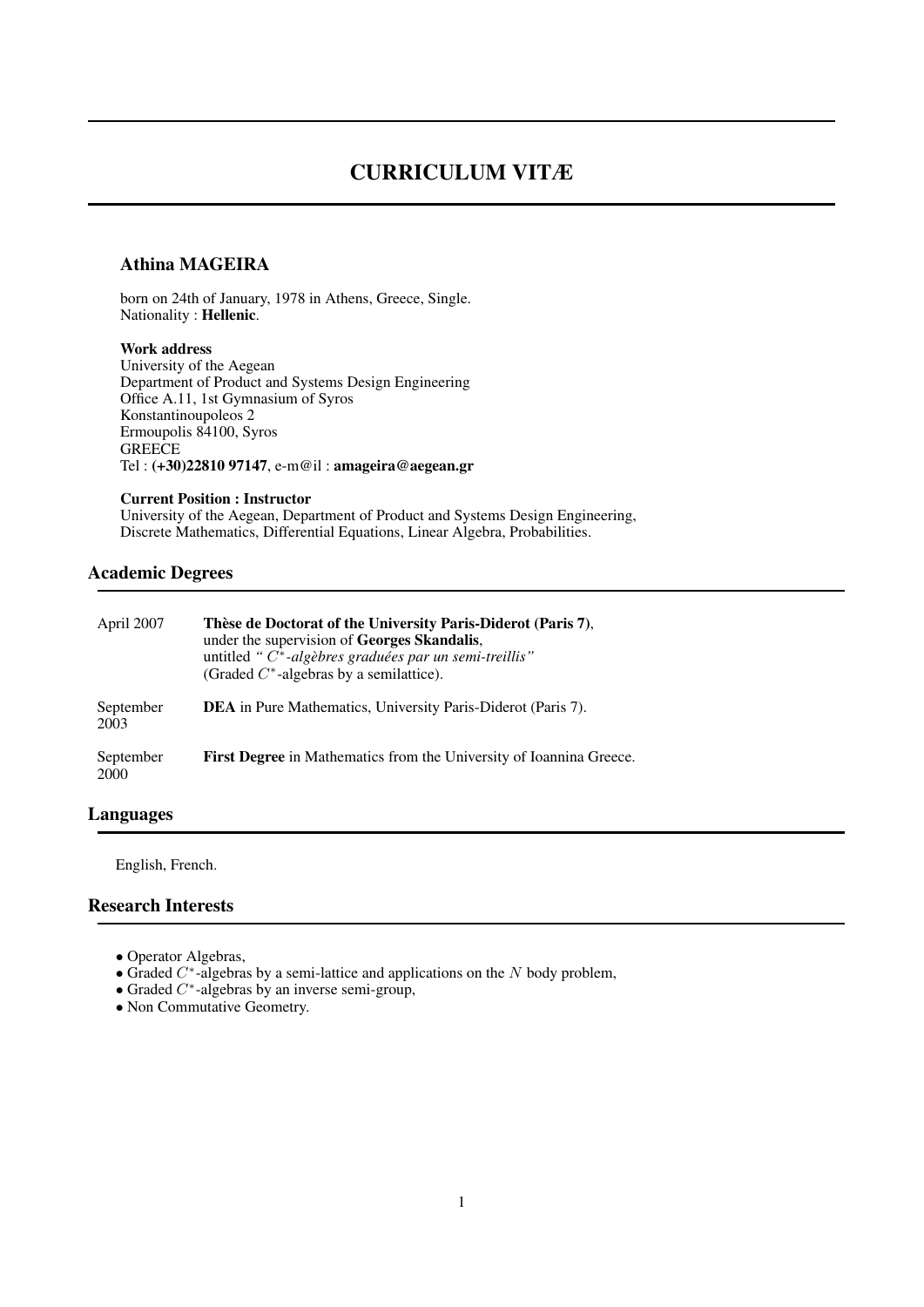## Publications

 $C^*$ -algèbres graduées par un semi-treillis, Ph. D. thesis of the University Paris -Diderot (Paris 7),

arXiv :0705.1961v1[math.OA].

#### - Papers

- a) *Graded* C ∗ *-algebras*, Journal of Functional Analysis, 254 (2008), 1683-1701.
- **b**) *Some examples of graded* C<sup>\*</sup>-algebras, Journal of Mathematical Physics, Analysis, Geometry, 11 (2008), 381-398.

## Teaching Experience

| 2008-2010 | Instructor,                                                                                                                                     |
|-----------|-------------------------------------------------------------------------------------------------------------------------------------------------|
|           | • Agricultural University Of Athens, Laboratory of Mathematics and Theoretical Mechanics, Mathe-<br>matics II.                                  |
|           | • University Of The Aegean, Department of Product and Systems Design Engineering, Calculus Ana-<br>lysis, Linear Algebra, Discrete Mathematics. |
| 2007-2008 | Instructor,                                                                                                                                     |
|           | Agricultural University Of Athens, Laboratory of Mathematics and Theoretical Mechanics.                                                         |
| 2006-2007 | Instructor, Institut de Mathématiques de Jussieu, University Paris-Diderot (Paris 7).                                                           |
| 2005-2006 | Instructor, University of Cergy-Pontoise L2 PC Algebra and Analysis (winter semester).                                                          |
| 2004-2005 | Instructor, University of Paris XII-Val de Marne DEUG MIAS2 Algebra (winter semester).                                                          |
| 2003-2004 | Instructor, University of Paris XII-Val de Marne DEUG MIAS1 Algebra (summer semester).                                                          |

## Talks

- 15-17/05/2008 12th Panhellenic Conference of Analysis, Athens.
- 13-14/11/2007 Departement of Mathematics, University of Crete, Iraklio.
- $-25/04/2007$ ∗ *-algebras by a semilattice*, PhD defense, Paris.
- 03/2006 *Index Theory*, CIRM, Marseille.
- 01/2006 Working Seminar *Mathematical Physics and Dynamical Systems* , University of Cergy-Pontoise.
- 06/2005 *Measured equivalence relations and operator algebras*, GDR Operator Algebras, Les Houches.